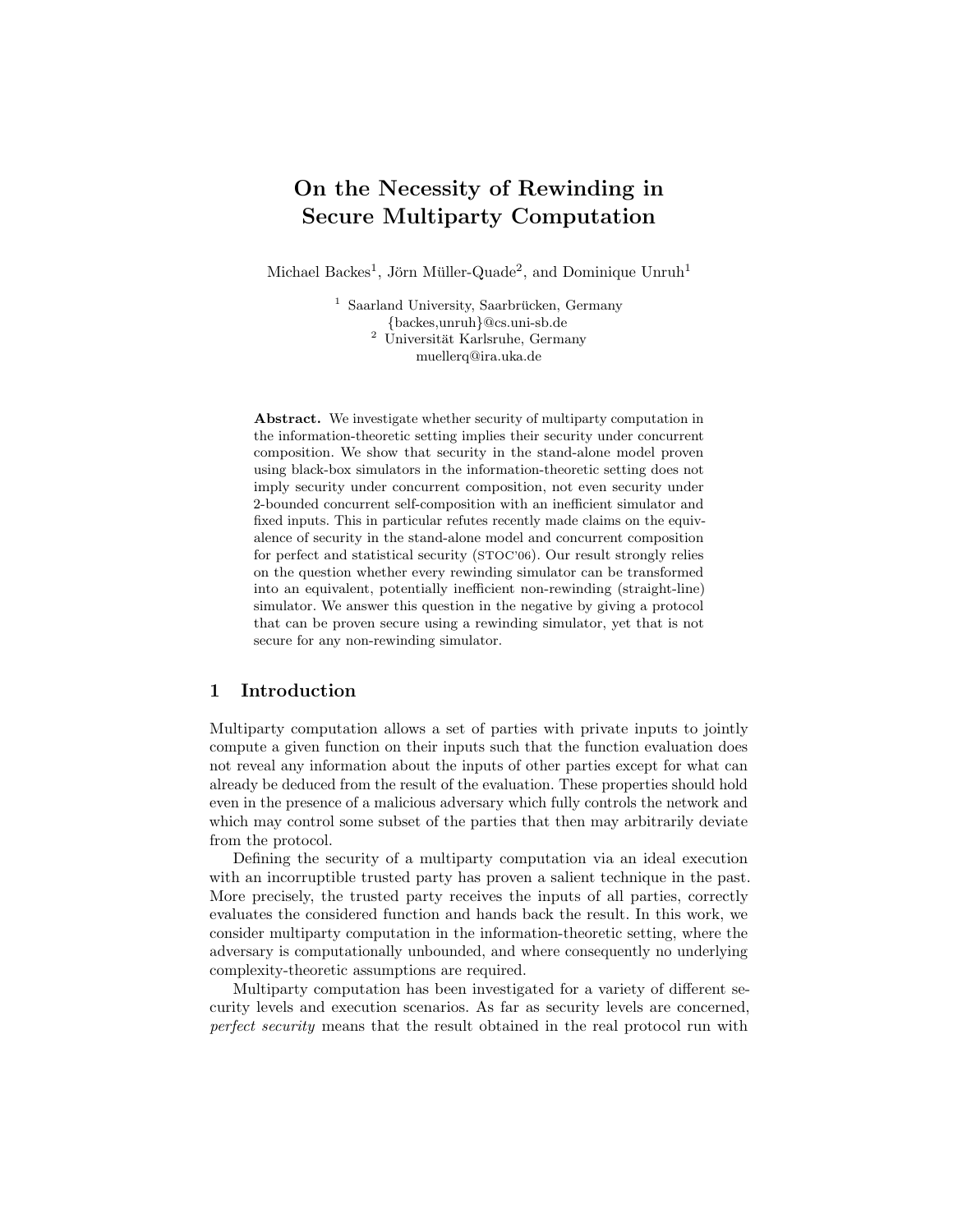the real adversary is identical to the result obtained in an ideal protocol run with the simulator; *statistical security* is defined analogously but allows the real and ideal results to deviate from each other by a small amount. As far as different execution scenarios are concerned in which the protocol is executed in, we distinguish between security in the stand-alone model, security under concurrent self-composition, and security under concurrent general composition. The stand-alone model only considers a single execution of the protocol under consideration, and no other protocol is run concurrently. While this constituted the standard setting for analyzing distributed security protocols in the past, a common understanding arose that protocols have to be secure even when executed many times in parallel (concurrent self-composition), or even when run in an arbitrary network, where many different protocols may run concurrently (concurrent general composition).

A considerable amount of work has been dedicated to carrying over results obtained in the stand-alone model into the more realistic concurrent setting. In particular, it is highly desirable to analyze protocols in the stand-alone model with its much simpler execution scenario and restricted adversary capabilities, and to derive theorems that allow for subsequently carrying these analyses over into the more sophisticated models of concurrent composition. Our main result however constitutes a separation of these two notions, i.e., we show that standalone security and security under concurrent composition do not coincide in the information-theoretic setting, neither for perfect nor for statistical security, and not even for fixed inputs and 2-bounded concurrent self-composition (i.e., only two executions of the same protocol are executed concurrently). We believe that this helps to foster our understanding of the relationships of the respective security notions, thereby refuting some recently made claims, see below.

#### 1.1 Related Work

Defining the security of a protocol by comparing it with an ideal specification has proven a salient technique in the past, see e.g. [\[7](#page-15-0)[,8,](#page-15-1)[2](#page-15-2)[,16](#page-16-0)[,3](#page-15-3)[,17,](#page-16-1)[18,](#page-16-2)[4](#page-15-4)[,1\]](#page-15-5), since it entails strong compositionality properties. In recent years, several results have been obtained concerning the relation of concurrent composition of function evaluations to other security notions. First, [[14](#page-16-3)] showed that a protocol that can be concurrently composed and used as a subprotocol of another protocol (concurrent general composition) is already secure with respect to specialisedsimulator UC (a variant of the UC notion with another order of quantifiers). It was left open, however, whether concurrent general composition was also necessary for specialised-simulator UC. Then [[15](#page-16-4)] showed that for a large class of functions (those which can be used to transfer a bit), the possibility to compose a protocol concurrently already implies the possibility to use that protocol as a subprotocol in arbitrary contexts, i.e., concurrent self-composition and concurrent general composition coincide for these functions. The relations left open by [[14](#page-16-3)] were proven by [[10](#page-15-6),[11](#page-15-7)] who showed that concurrent general composition is equivalent to specialised-simulator UC in the case of statistical and perfect security, and strictly stronger in the case of computational security.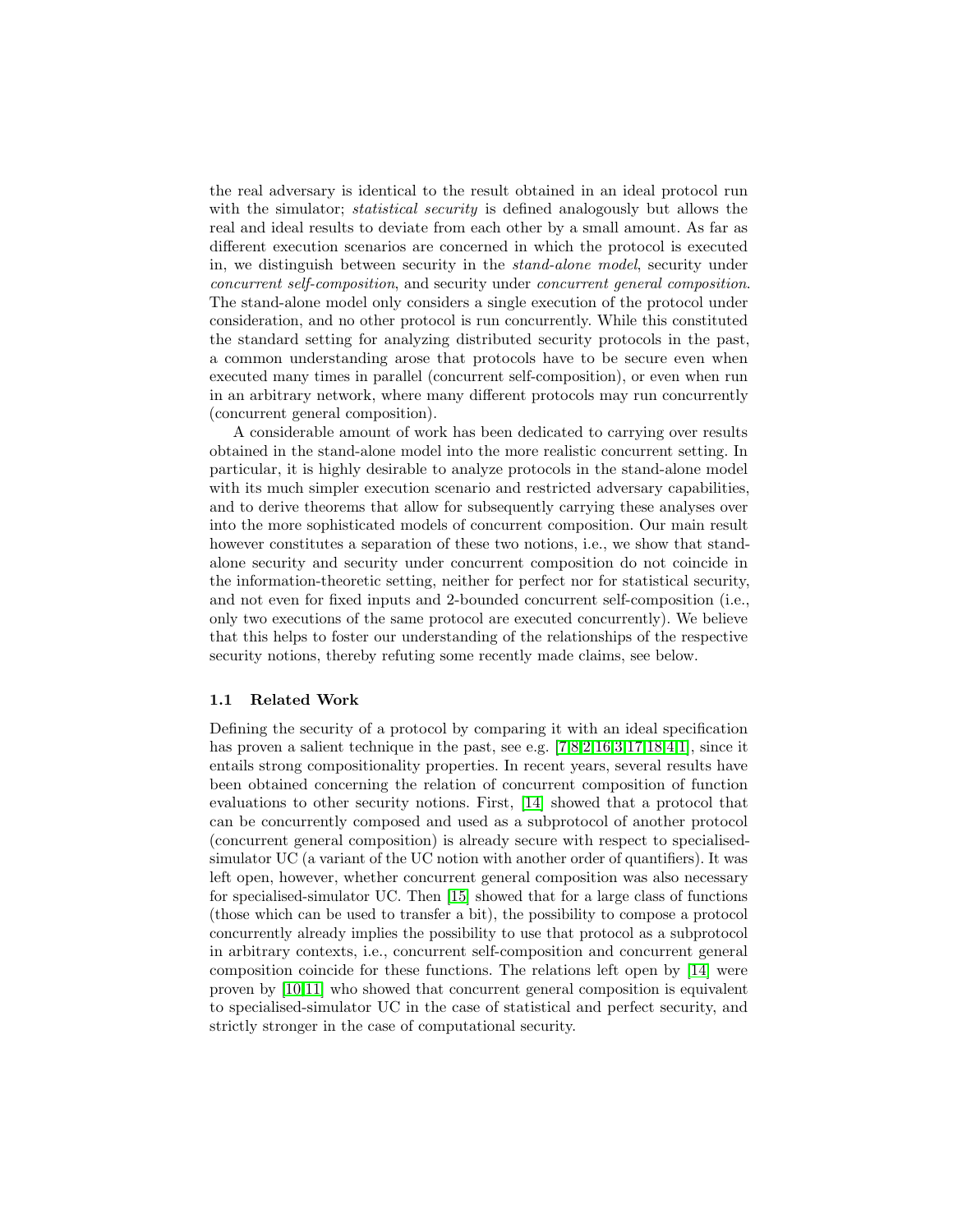All these results relate concurrent composition only to stronger notions, e.g., variants of the UC notion. To get feasibility results, it is necessary to look for relations to weaker security notions, e.g. variants of the stand-alone model. This approach was taken by [[12](#page-15-8)], who could show that stand-alone security with a non-rewinding black-box simulator already implies concurrent self-composition (and in the perfect case even concurrent general composition). Unfortunately, they also showed that stand-alone security with a non-rewinding black-box simulator is not sufficient for concurrent general composition in the case of statistical or computational security. A similar approach had earlier successfully been pursued in [[5](#page-15-9)] in a different security model based on [[16](#page-16-0)]. They showed that perfect security with non-rewinding simulators allows for concurrent composition.

The central question left to solve consequently was how these results behave in the presence of a rewinding simulator, which arguably constitutes a crucial scenario in modern cryptography. It was thus investigated in [[12](#page-15-8)] in which ways the requirement that the simulator has to be non-rewinding can be weakened such that the established implications remain valid. They gave theorems that every rewinding black-box simulator can be replaced by an equivalent, computationally unbounded non-rewinding simulator. A consequence of these theorems was that stand-alone security with a rewinding black-box simulator is already sufficient for concurrent self-composition in the statistical case and even for concurrent general composition in the perfect case. Our results however refute these claims.

In [[9](#page-15-10)], it was shown that the task of performing a coin toss given a shorter coin toss as seed can be realised with respect to rewinding black-box simulators but not with respect to specialised-simulator UC. This resembles our results (see Section [5](#page-13-0) for a discussion) but applies only to the hybrid model (i.e., with access to some ideal functionality) while the results in [[12](#page-15-8)] were formulated in the bare model. Furthermore, in contrast to the examples given here, those in [[9](#page-15-10)] do not cover the case of perfect security or of deterministic ideal functions, and they did not explicitly apply their examples to the problem of rewinding vs. non-rewinding simulators.

#### 1.2 Our Results

We first show that rewinding constitutes a necessary ingredient for proving certain protocols secure:

Theorem 1 (Necessity of rewinding – informal). There exist protocols that are secure in the information-theoretic stand-alone setting with a rewinding blackbox simulator, and yet are not secure in this setting with any non-rewinding black-box simulator.

This disproves the following claim from [[12](#page-15-8)]: Any black-box simulator for a perfect or statistically secure protocol can be transformed into a rewinding  $black-box simulator.<sup>1</sup>$  $black-box simulator.<sup>1</sup>$  $black-box simulator.<sup>1</sup>$  However, it still leaves open the question if stand-alone security for protocols with rewinding black-box simulators implies security under

<span id="page-2-0"></span><sup>&</sup>lt;sup>1</sup> The wording has been adapted to our notation.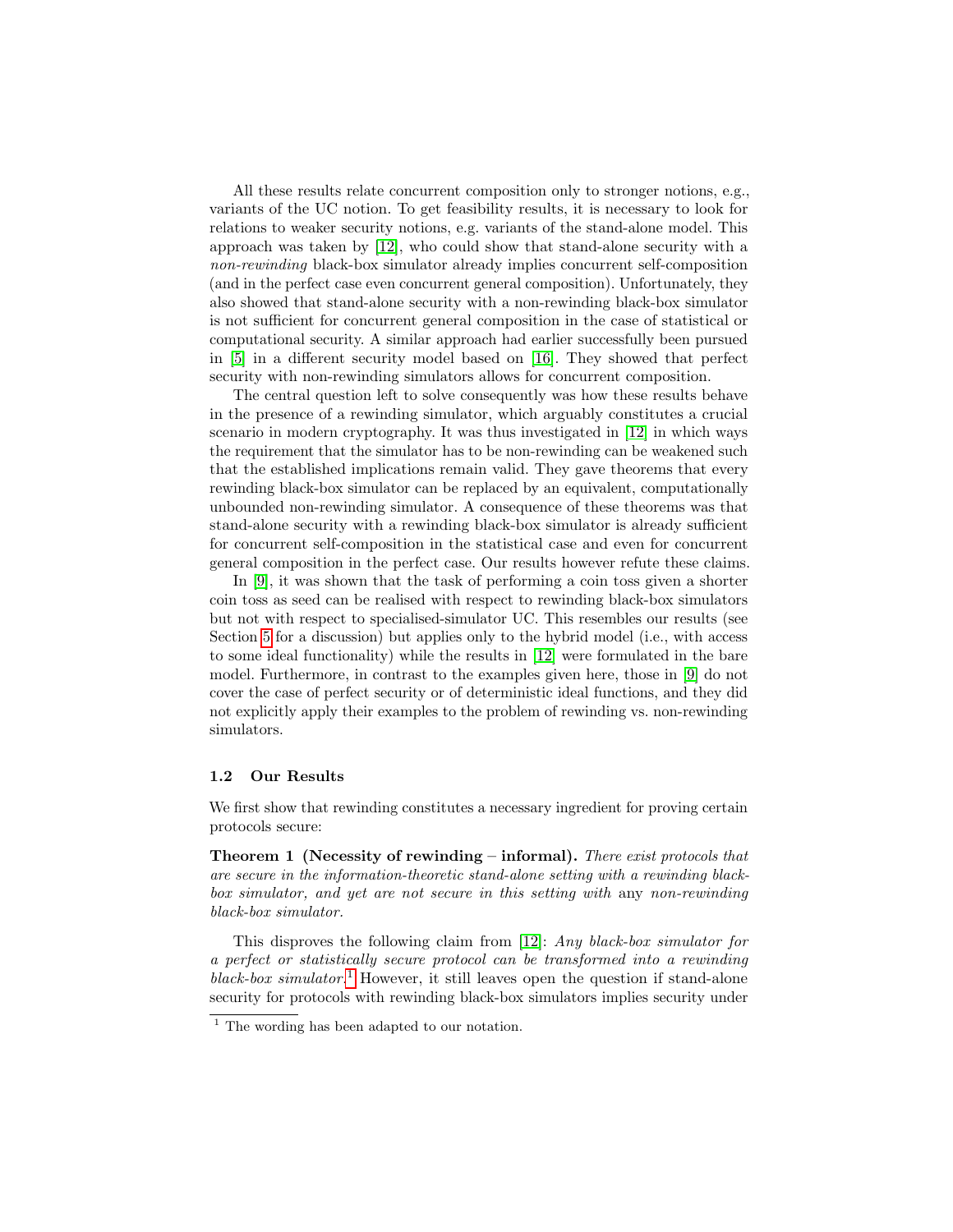at least concurrent self-composition (it only invalidates the existing proof chain). However, also this implication turns out not to hold, already if only two instances of the same protocol are run concurrently and if only fixed inputs are considered:

<span id="page-3-0"></span>Theorem 2 (Separating stand-alone model and concurrent (self-)composition – informal). There exist protocols that are secure in the stand-alone model with a rewinding black-box simulator, and yet are not secure under 2 bounded concurrent self-composition, not even with an inefficient simulator and fixed inputs. This holds for both the perfect and the statistical case.

This refutes the following claim from [[12](#page-15-8)]: Every protocol that is perfectly/statistically secure in the stand-alone model, and has a black-box simulator, is secure under concurrent self-composition with fixed inputs, with an inefficient simulator.

The counterexample for proving this theorem exploits a specific protocol realization for a specific function. Thus one might still ask if there are other protocols that can securely implement the considered function while at the same time providing security under concurrent composition. If this was the case, the impact of Theorem [2](#page-3-0) would be considerably weakened as one might identify the good protocol realizations for the troublesome function under consideration and then still achieve strong compositionality guarantees using those realizations.

However, we show that this is not the case in general, at least not for probabilistic functionalities, statistical security, and concurrent general composition: The task of extending coin toss (i.e., obtaining  $k + 1$  random coins from an ideal functionality which gives only  $k$  random bits) can be securely implemented with statistical security in the stand-alone model. However, there provably does not exist any protocol for coin toss extension with respect to statistical concurrent general composition.

**Theorem 3** (A stronger separation – informal). There exists a probabilistic function that can be securely implemented using a single instance of a probabilistic function in the stand-alone model with statistical security and an efficient rewinding black-box simulator, but that cannot be securely implemented by any protocol with a polynomial number of rounds with respect to statistical concurrent general composition.

## 2 Notation and Definitions

The stand-alone model. In the stand-alone model, a protocol  $\pi$  securely implements an ideal function  $f$  if for every set of corrupted parties  $C$  and for every adversary  $A$  there is a simulator  $S$  such that the families of random variables REAL<sub>π, $A,x(k)$ </sub> and IDEAL<sub>f, $S,x(k)$ </sub> are indistinguishable in the security parameter k for all inputs  $x = (x_1, \ldots, x_n)$ . Here  $REAL_{\pi,\mathcal{A},x}$  is the output of the adversary and of the uncorrupted parties in the following interaction: The uncorrupted parties  $i \notin C$  get input  $x_i$ . Then the parties interact as prescribed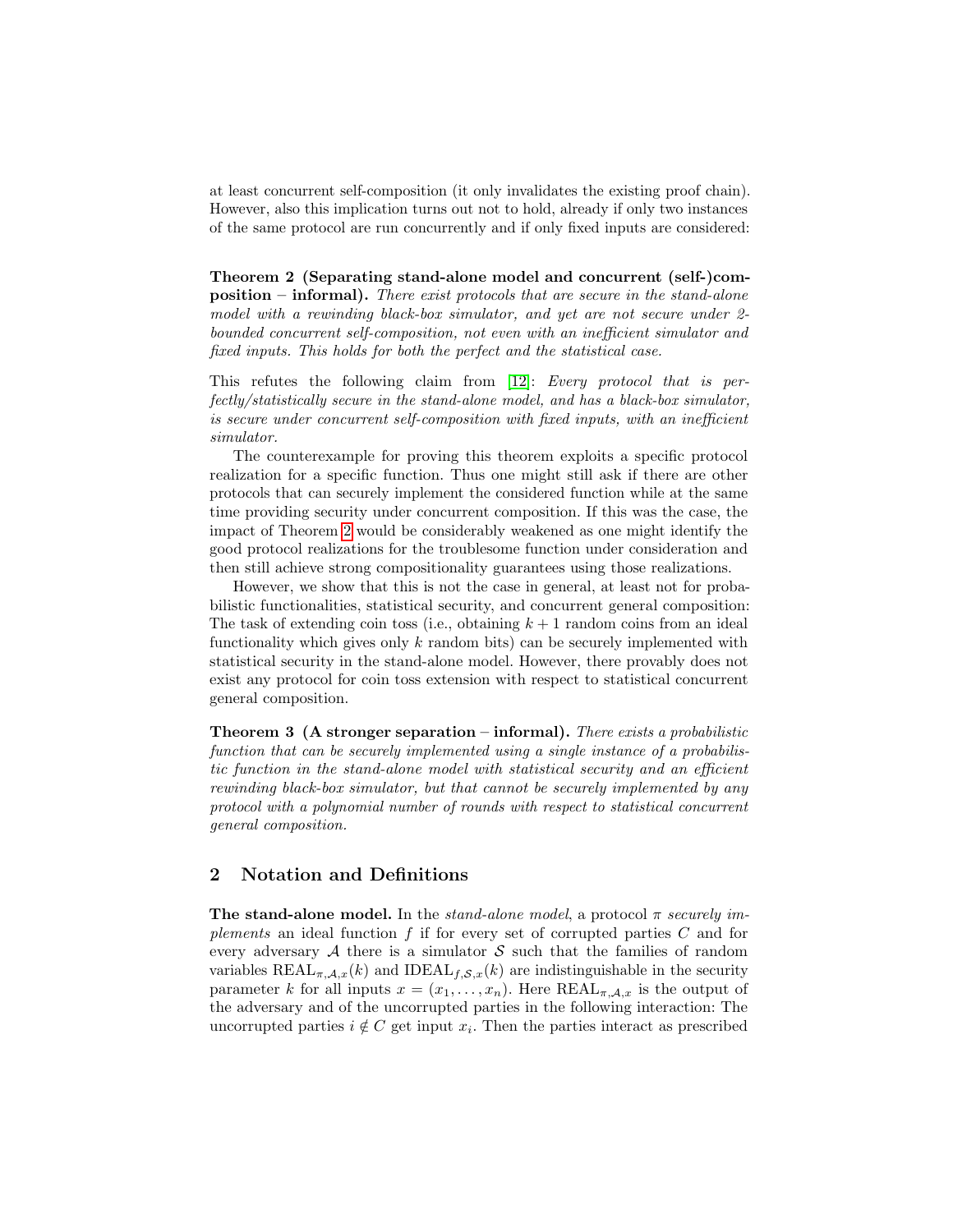by the protocol  $\pi$ . The adversary controls the corrupted parties, i.e., he can send messages in the name of a party  $i \in C$  and receives all messages for parties  $i \in C$ . Similarly, REAL $_{f,\mathcal{S},x}$  consists of the output of the simulator S and of the results of the function  $f$ . Here the inputs of  $f$  corresponding to the uncorrupted parties are chosen according to  $x$ , and the inputs of the corrupted parties are entered by the simulator. The simulator can choose his output in dependence of the output of the function.[2](#page-4-0)

In this paper, we distinguish two main flavors of the stand-alone model: perfect and statistical security. In the case of perfect security,  $REAL_{\pi,A,x}(k)$  and IDEAL $_{f,\mathcal{S},x}(k)$  have to be identically distributed, while in the case of statistical security they must be statistically indistinguishable. Both cases do not impose any limitations on the adversary and the simulator. For completeness, we also mention *computational security* which requires the simulator and the adversary to be polynomially bounded and the two families of random variables to be computationally indistinguishable. (Sometimes, one also requires the simulator to be efficient in the case of statistical and perfect security. We address this case by explicitly stating whether the simulator is efficient or inefficient in the respective theorems.) A more detailed exposition of the stand-alone model can be found in [\[6,](#page-15-11) Chapter 7].

Concurrent self-composition. The stand-alone model does not a-priori guarantee that two or more concurrent executions of the same protocol are secure, even if a single instance is secure. Therefore one is interested in the notion of concurrent self-composition, which roughly says that several instances of a given protocol securely implement the same number of instances of the ideal function. In more detail, a protocol  $\pi$  securely implements a function f with respect to g-bounded concurrent self-composition if g instances of  $\pi$  (considered as a single protocol) securely implement g instances of the ideal function  $f$  in the stand-alone model. Here we distinguish two cases: either the inputs to the different instances of the protocol are all fixed in advance (i.e., each party i receives a vector  $x_i = (x_{i,1}, \ldots, x_{i,g})$  of inputs and uses  $x_{i,j}$  as input for the j-th instance), or the inputs to some instances can be chosen adaptively in dependence of messages sent in other instances. For us, only the first case is relevant, which is called concurrent self-composition with fixed inputs. More details on this definition can be found in [\[13\]](#page-16-5). The case of adaptive inputs is discussed in [\[15\]](#page-16-4).

The special case, that g-bounded concurrent self-composition is given for any polynomial g we call polynomially-bounded concurrent self-composition or simply concurrent self-composition.

Concurrent general composition The notion of concurrent general composition further extends the notion of concurrent self-composition. A protocol  $\pi$ securely implements an ideal function f with respect to g-bounded concurrent *general composition* if for any protocol  $\sigma$  that uses g copies of  $\pi$  as subprotocols, σ securely implements  $\sigma^f$  in the stand-alone model (where  $\sigma^f$  denotes σ with all

<span id="page-4-0"></span> $2$  In case the function gives different output to different parties (i.e., are asymmetric), the situation gets slightly more complicated. However, all functions given in this paper are symmetric, so the issue does not arise.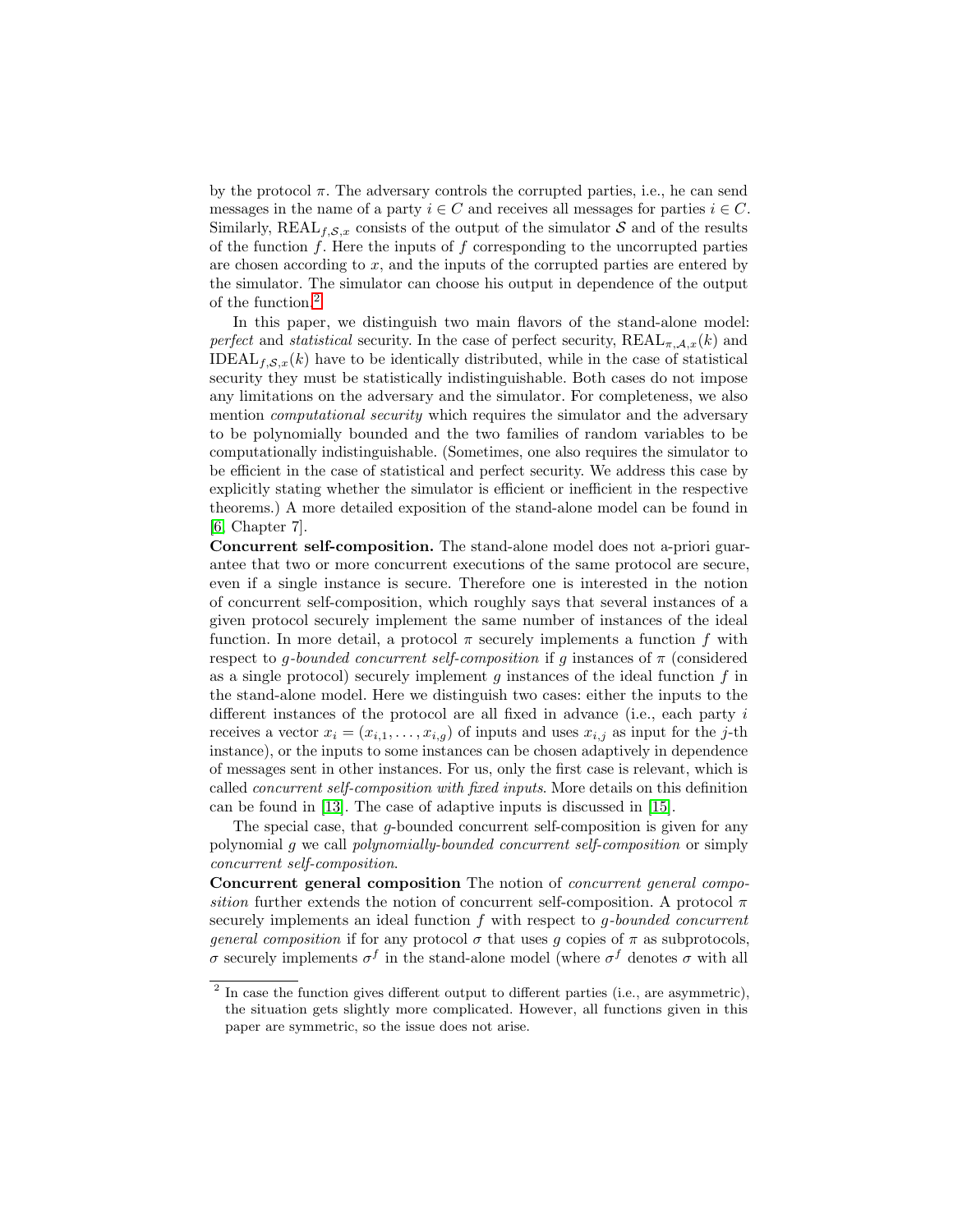instances of  $\pi$  replaced by ideal evaluations of the function f). More details on this notion are found in [\[14\]](#page-16-3).

Black-box simulators. A natural restriction on the simulators is to require black-box simulators, i.e., the simulator is not chosen in dependence of the adversary, but instead we require that there is an oracle Turing machine  $S$  (the black-box simulator) such that for every adversary  $A$  we have indistinguishability of  $\text{REAL}_{\pi,\mathcal{A},x}(k)$  and  $\text{IDEAL}_{f,\mathcal{S}^{\mathcal{A}},x}(k)$  where  $\mathcal{S}^{\mathcal{A}}$  is  $\mathcal{S}$  with black-box access to  $\mathcal{A}$ . A fine point in this definition is whether the simulator may rewind the adversary, i.e., whether the simulator may at some point in time make a snapshot of the state of the adversary and then return the adversary to that state. Normally, one permits this operation and speaks of rewinding black-box simulators. On the other hand, we may also require the simulator to be non-rewinding, so that it can perform only one execution of the black-box adversary. This is often also called a straight-line simulator.

## 3 The Necessity of Rewinding

We show that for certain functions and corresponding protocols, the ability to rewind a black-box simulator is a crucial and unavoidable ingredient for achieving simulation-based security proofs in secure multi-party computation. Throughout this section, we consider the multiplication function  $f_{mult}$  receiving two inputs from a simple domain.

**Definition 4 (Function**  $f_{mult}$ ). The function  $f_{mult}$  takes an input  $a \in \{0,1\}$ from Alice and an input  $b \in \{1,2\}$  from Bob and returns  $a \cdot b$ .

The corresponding protocol  $\pi_{mult}$  that is intended to securely implement  $f_{mult}$  is defined as follows.

**Definition 5 (Protocol**  $\pi_{mult}$ ). Alice and Bob get inputs  $a \in \{0,1\}$  and  $b \in$  ${1, 2}$ , respectively.

- $-$  Alice sends a to Bob. If  $a \notin \{0, 1\}$ , Bob assumes  $a = 0$ .
- Bob sends  $c := a \cdot b$  to Alice. If  $a = 0$ , but  $c \neq 0$ , Alice assumes  $c = 0$ . If  $a = 1$ , but  $c \notin \{1, 2\}$ , Alice assumes  $c = 1$ .
- <span id="page-5-0"></span>– Both parties output c.

We first show that  $\pi_{mult}$  securely implements  $f_{mult}$  if rewinding of the blackbox adversary is permitted. After that, we show that rewinding is also necessary, i.e.,  $\pi_{mult}$  securely implements  $f_{mult}$  if and only if rewinding is permitted.

Lemma 6 ( $\pi_{mult}$  securely implements  $f_{mult}$ ). The protocol  $\pi_{mult}$  securely implements  $f_{mult}$  with perfect security in the stand-alone model with an efficient rewinding black-box simulator.

We start with a short overview of the proof for the sake of illustration and subsequently delve into the details. First, consider the case that Bob is corrupted. In this case, the simulator conducts a simulation of the real protocol by executing the real adversary in the role of Bob and choosing Alices input as 1. Since in this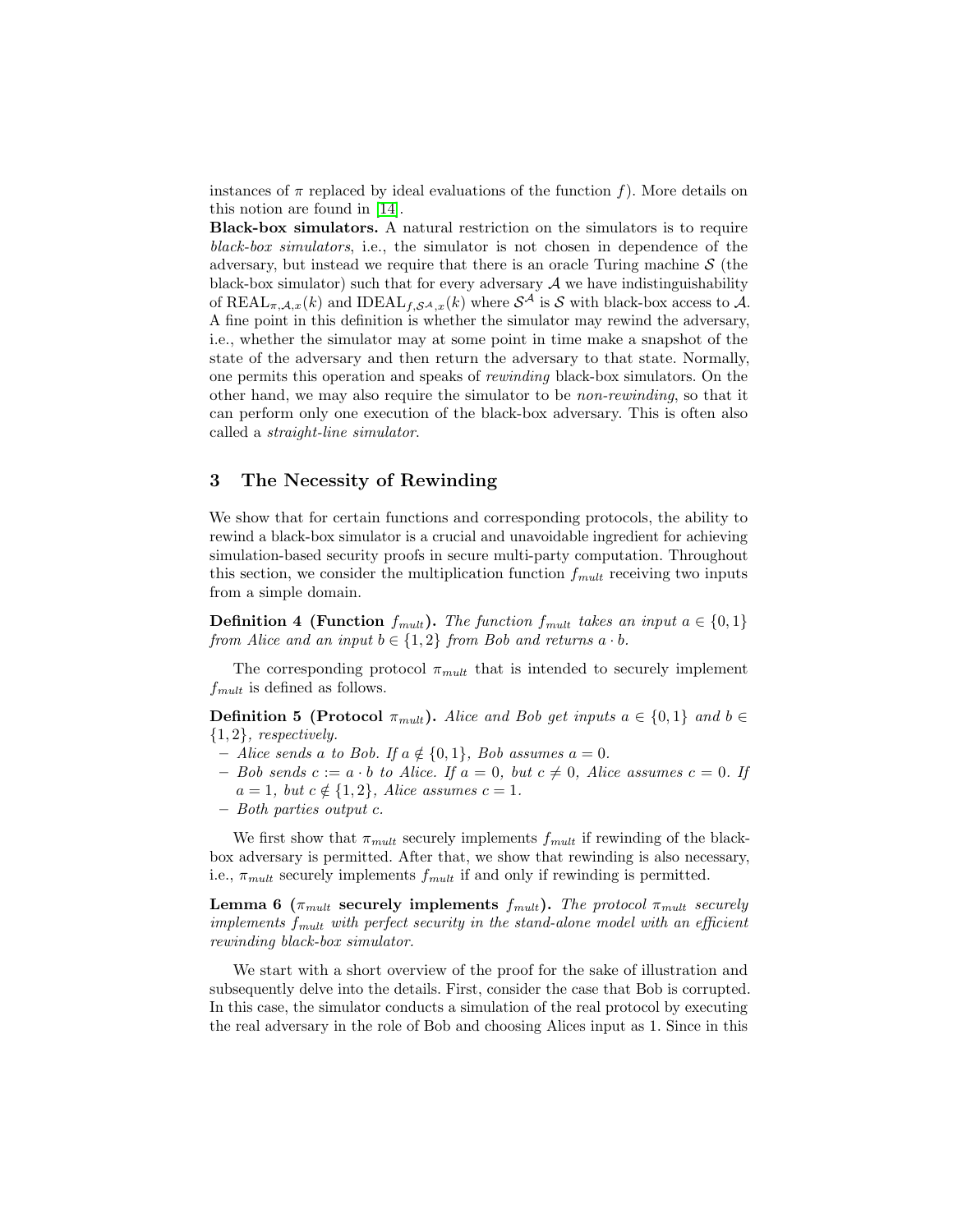case the result of the function equals Bob's input, the simulator learns his input  $b$ as chosen by the adversary. Then the simulator enters this input  $b$  into the ideal function  $f_{mult}$ . From the result of the function  $f_{mult}$  one can deduce Alice's input  $a$  (the result is 0 if and only if  $a$  is zero). Then the simulator rewinds and restarts the adversary, this time choosing the true input  $\alpha$  that Alice has input. Thus the simulator learns the output *out* the adversary gives when the input of Alice is  $a$ . Finally, the simulator outputs out. This constitutes a perfect simulation since the simulator enters the same input b into the function  $f_{mult}$  and produces the same output *out* as the adversary does in the real model.

Now consider the case that Alice is corrupted. In this case simulation is straightforward: Alice's input  $a$  is sent in the clear as the first message of the protocol (by the black-box adversary), so the simulator enters this input into the ideal function  $f_{mult}$ . The simulator finally has to simulate the message  $c = a \cdot b$ sent by Bob. This is straightforward since the simulator knows the correct value of c from the output of  $f_{mult}$ . Finally, the simulator gives the same output as the simulated adversary, thus achieving a perfect simulation.

We now transform these intuitions into a rigorous proof.

Proof. In the case that no party is corrupted, the security (correctness) of the protocol is obvious.

Now first consider the case that Bob is corrupted. The simulator  $S$  for this case proceeds as follows:

- First fix the random tape of the adversary  $A$ , which is given as a black-box.
- Then send the message  $\hat{a} = 1$  to the adversary.
- Let  $\hat{c}$  be the reply of the adversary. If  $\hat{c} \notin \{1, 2\}$ , set  $\hat{c} := 1$  instead (as Alice would have done herself).
- Set  $b := \hat{c}$  and use b as Bob's input to the function  $f_{mult}$ .
- Let res be the result of the function  $f_{mult}$ . Let  $\tilde{a} := 0$  if res = 0 and  $\tilde{a} := 1$ otherwise.
- Rewind the adversary (but use the same random tape) and send the message  $\tilde{a}$  to the adversary.
- When the adversary outputs *out*, output *out*.

Let now an adversary  $\mathcal A$  be given. Without loss of generality, assume  $\mathcal A$  to be deterministic (this is indeed no restriction since the random tape for which the simulator is least successful can be hardwired into  $A$ ). Then the following values are defined:

- The message  $\hat{c}_a$  sent by the adversary when receiving a message  $a \in \{0, 1\}.$
- The output  $out_a$  of the adversary when he receives a message  $a \in \{0, 1\}$ .

Without loss of generality again, assume  $\hat{c}_0 = 0$  and  $\hat{c}_1 \in \{1,2\}$  (since Alice and the simulator replace other values by valid ones).

Given the values of  $\hat{c}_a$  and  $out_a$ , and the input a, we can calculate the different values that occur during the run of the ideal protocol, in particular the values IDEAL<sub>fmult</sub>,  $S_{A,a}(k) = (res, out)$ . We summarise these values in the left table of Figure [\(1\)](#page-7-0). Furthermore, we can also calculate the different values that occur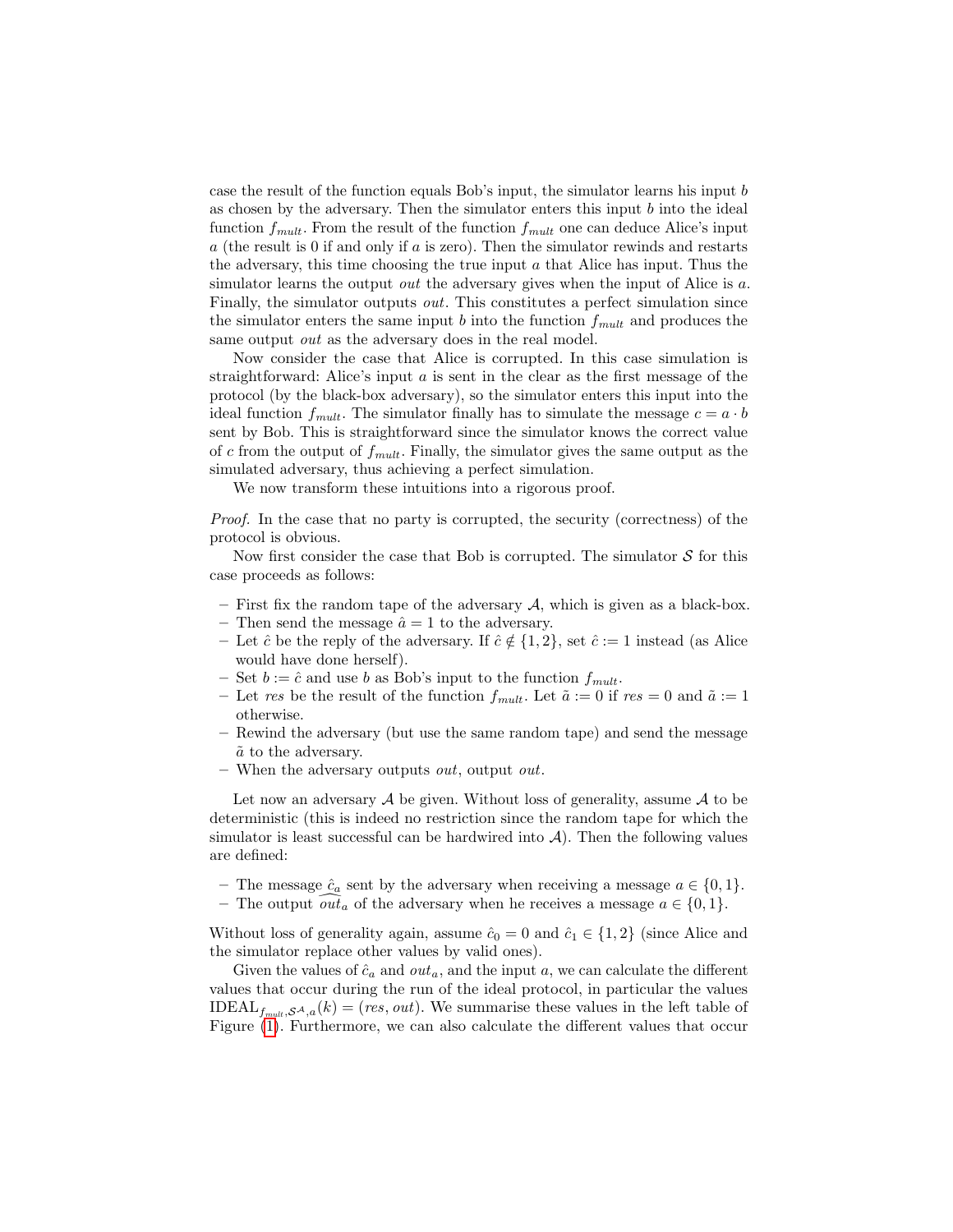during a real protocol run, i.e., c being the message sent by  $A$  to Alice, and  $REAL_{\pi_{mult},\mathcal{A},a}(k) = (res, out)$  the result of the function and the output of the real adversary. These values are summarized in the right table of Figure [\(1\)](#page-7-0).

| Ideal protocol: |  |  |  |                                                                                                                                                     |  | Real protocol: |  |  |  |                                                                                  |
|-----------------|--|--|--|-----------------------------------------------------------------------------------------------------------------------------------------------------|--|----------------|--|--|--|----------------------------------------------------------------------------------|
|                 |  |  |  | $a\parallel \hat{c}$   res  $\tilde{a}$   out                                                                                                       |  |                |  |  |  | $a  c $ res   out                                                                |
|                 |  |  |  | $\begin{array}{c c c} \hline 0 & \hat{c}_1 & 0 & 0 \\ \hline 1 & \hat{c}_1 & \hat{c}_1 & 1 \end{array} \begin{array}{c} out_0 \\ out_1 \end{array}$ |  |                |  |  |  | $\begin{array}{c c c} 0 & 0 & out_0 \\ \hline 1 & \hat{c}_1 & out_1 \end{array}$ |
|                 |  |  |  |                                                                                                                                                     |  |                |  |  |  |                                                                                  |

<span id="page-7-0"></span>Fig. 1. Values occuring in the run of the ideal protocol (left side) and the real protocol (right side).

Since both out and res have the same values in real and ideal model (for all values of a), perfect security in the case that Bob is corrupted follows.

Now we consider the case that Alice is corrupted. In this case, the following simple simulator  $S$  achieves a perfect simulation:

- Query  $A$  for the first message  $a$ .
- If  $a \notin \{0, 1\}$ , set  $a := 0$ .
- Then a is passed to the function  $f_{mult}$  as Alice's input.
- The result  $c := res = a \cdot b$  is given to the adversary as the answering message from Bob.
- Finally, output the simulated black-box adversary's output.

It is again straightforward to check that this constitutes a perfect simulation in the case of a corrupted Alice.  $\Box$ 

The next lemma shows that considering only non-rewinding simulators is not sufficient to prove that  $\pi_{mult}$  securely implements  $f_{mult}$ .

<span id="page-7-1"></span>Lemma 7 ( $\pi_{mult}$  needs rewinding). The protocol  $\pi_{mult}$  does not securely implement  $f_{mult}$  in the stand-alone model with respect to perfect, statistical, or computational security, with any non-rewinding black-box simulator (not even with inefficient ones).

We again start with a proof sketch. We consider the case that Bob is corrupted. To give the correct input to the ideal function  $f_{mult}$ , the simulator needs to interact with the black-box adversary before invoking  $f_{mult}$ . Furthermore, to get the correct value of Bob's input, the simulator has to choose Alice's input to be  $a = 1$  in the interaction with the black-box adversary (this is exactly how the simulator in Lemma [6](#page-5-0) was constructed). In addition to causing the result of the function to be correct, the simulator also needs to output what the black-box adversary would output in the same situation. The simulator already executed the adversary with  $a = 1$ ; consequently if the true input turns out to be 0, the simulator cannot learn what the adversary would output in that situation unless he rewinds the adversary and executes it with Alice's input a set to 0. However, we assumed that rewinding is not permitted, and hence the simulation fails.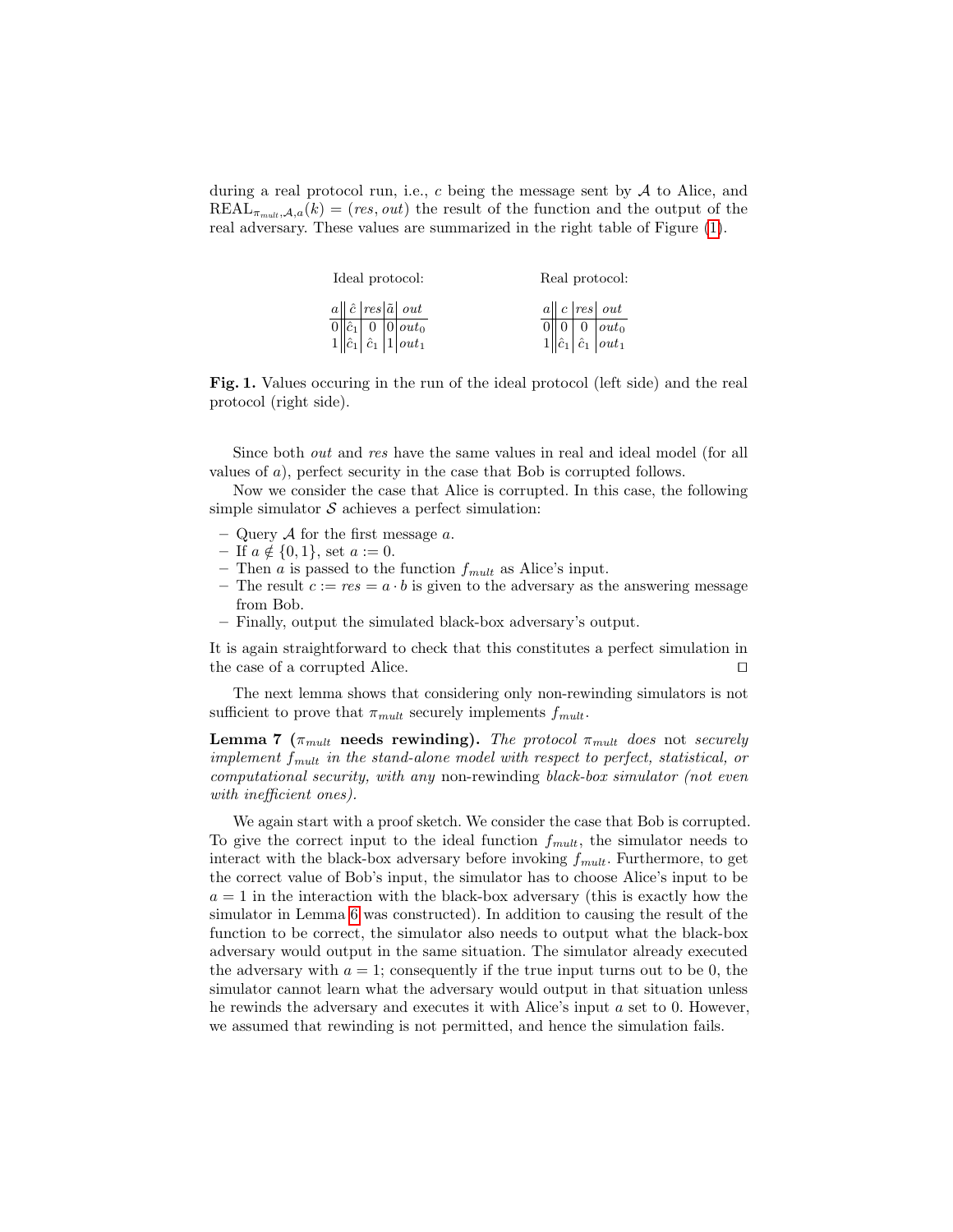Proof. For contradiction, we assume that there is a non-rewinding black-box simulator S such that for all adversaries A corrupting Bob and all inputs  $a \in \{0, 1\}$ from Alice, we have

<span id="page-8-0"></span>
$$
REAL_{\pi_{mult},\mathcal{A},a}(k) \approx IDEAL_{f_{mult},\mathcal{S}^{\mathcal{A}},a}(k). \tag{1}
$$

For brevity, we write S instead of  $S^{\mathcal{A}}$ .

Furthermore, we construct a family of adversaries  $\mathcal{A} = \mathcal{A}(b, o)$  with  $b \in \{1, 2\}$ and  $o \in \{0,1\}$ . The adversary A corrupts Bob and behaves as follows: When receiving a message a from Alice, he sends  $c := a \cdot b$  to Alice. Finally, he outputs o if  $a = 0$  and  $\perp$  otherwise.

To describe the real model, we use the following notation: Let a denote the input of Alice. Since we only consider the case that Bob is corrupted, a is also the message from Alice to Bob in the real model. Let  $c$  denote Bob's answer. Since Alice is uncorrupted, the result of the function evaluation in the real model is also c. When using the adversary A given above, it is  $c = a \cdot b$ . Finally let out denote  $\mathcal{A}$ 's output.

To prevent confusion, we add a swung dash (∼) to the random variables in the ideal model. That is,  $\tilde{c}$  is the result of the function  $f_{mult}$ , and b is the input given by S in Bob's stead to the function  $f_{mult}$ . Further, let  $\tilde{a}$  be the first message given by  $\mathcal S$  to the black-box  $\mathcal A$  (which corresponds to the message sent by Alice in the real protocol). Finally, let  $\overline{out}$  denote the output of the simulator S. The input of the uncorrupted Alice is still called  $a$ , since it is the same in real and ideal model  $(a, b \text{ and } o \text{ are not random variables}).$ 

The simulator S has two possibilities: Either he queries the function  $f_{mult}$ (with some input b) before giving the message  $\tilde{a}$  to the black-box adversary  $A$ (we call this event F), or he first sends the message  $\tilde{a}$  to  $\mathcal{A}$ .

Assume that event F occurs with non-negligible probability  $P(F)$ . In that case,  $b$  is chosen independently of  $b$ , so there exists a  $b$ , s.t. the probability that  $b \neq \tilde{b}$  is at least  $\frac{1}{2}P(F)$ . Then, in the case  $a = 1$  the probability that  $a \cdot b \neq a \cdot \tilde{b} = \tilde{c}$ is also at least  $\frac{1}{2}P(F)$ . In the real model however, we have  $c = a \cdot b$ . Since c and  $\tilde{c}$  denote the result of the function  $f_{mult}$  in the real and ideal model, this is a contradiction to Equation [\(1\)](#page-8-0).

So event  $F$  happens only with negligible probability. Therefore, we can assume without loss of generality that the simulator  $S$  always first sends  $\tilde{a}$  to the adversary, and only then inputs b into  $f_{mult}$ . Assume now that the probability  $P(\tilde{a} = 0)$  is non-negligible. Then consider the case  $a = 1$ . For  $\tilde{a} = 0$  the adversary A answers with  $\tilde{a} \cdot b = 0$ , which is independent of b. In that case, b is chosen by the simulator independently of b. Therefore,  $P(\tilde{b} \neq b) \geq \frac{1}{2}P(\tilde{a} = 0)$  for some choice of b. Since  $\tilde{c} = a \cdot \tilde{b}$ ,  $P(\tilde{c} \neq a \cdot b)$  is non-negligible. But in the real model we have  $c = a \cdot b$ , in contradiction to Equation [\(1\)](#page-8-0). Therefore  $P(\tilde{a}=0)$  is negligible, so we can assume without loss of generality that the simulator always sends  $\tilde{a} = 1$  to A (before invoking  $f_{mult}$ ).

By construction, when receiving  $\tilde{a} = 1$ , the adversary will give output  $\perp$ . Therefore, the simulator's output *out* is independent of  $o$ , so for some  $o$  we have  $P(out \neq o) \geq \frac{1}{2}$ . But in the case  $a = 0$ , the adversary outputs  $out = o$  in the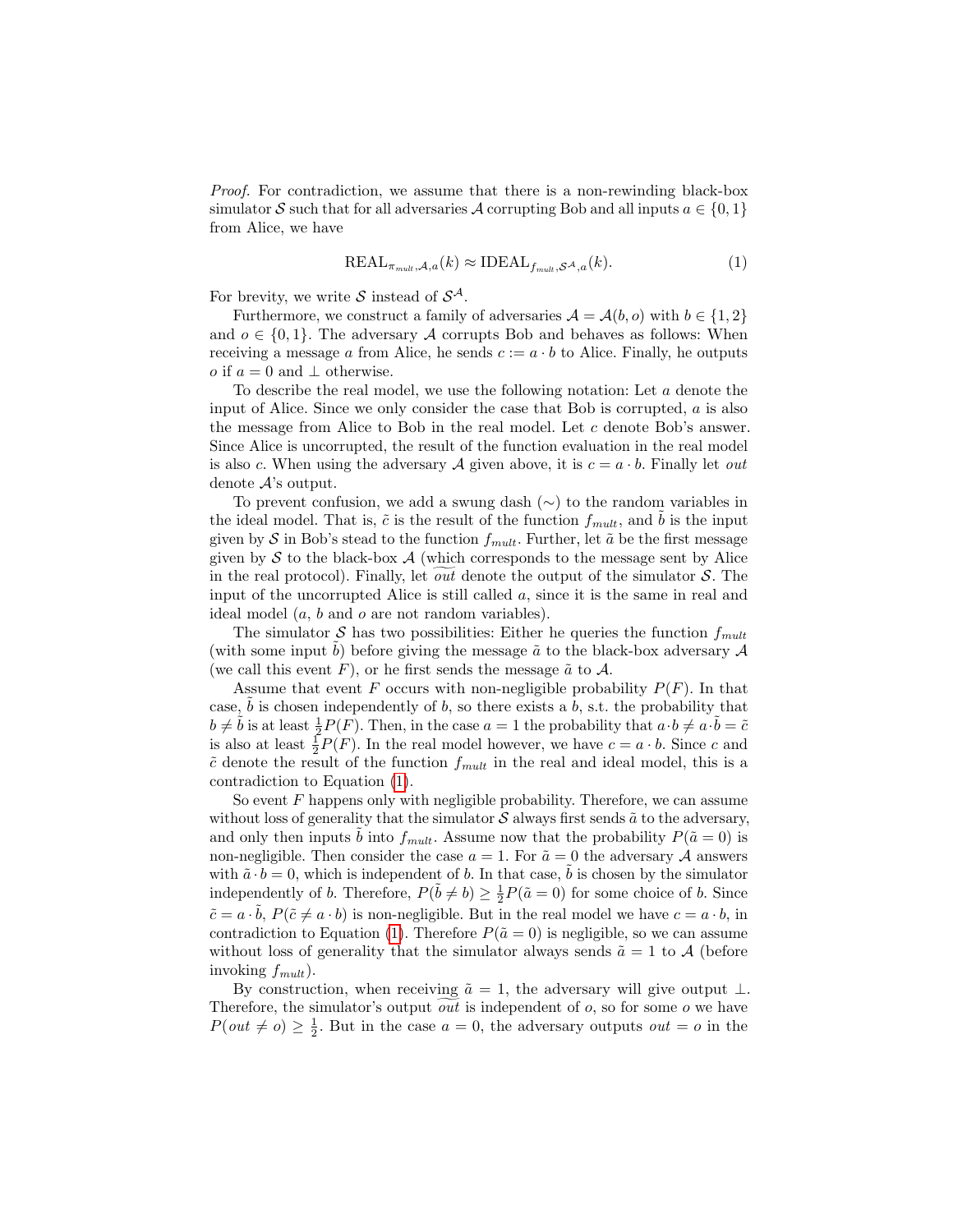real model. This contradicts [\(1\)](#page-8-0). So there cannot exist a non-rewinding simulator that fulfills Equation [\(1\)](#page-8-0).  $\Box$ 

The general statement induced by the previous results is summarized in the following corollary. Its proof is a direct consequence of Lemma [6](#page-5-0) and [7.](#page-7-1)

**Theorem 8.** Let f be a function and  $\pi$  a protocol that securely implements f with perfect, statistical, or computational security in the stand-alone model. Then  $\pi$  does not necessarily securely implement f with perfect, statistical, or computational security, respectively, with any non-rewinding black-box simulator.

In the proofs we have assumed the following variant of the stand-alone model: After running the protocol, the output of the adversary should be indistinguishable in the real and the ideal model. Another popular variant of the model instead considers the view of the adversary. Our examples can be easily transferred to the latter setting. Instead of giving some output out, the adversary sends a protocol message containing *out* that is ignored by the protocol. Then our proofs directly carry over to that variant of the stand-alone model. This also applies to the proofs in the next section.

The example given in this section could also be used to show that stand-alone security does not imply concurrent self-composition: When two instances of  $\pi_{mult}$ run concurrently, a corrupted Bob can enforce the sum of the outputs to equal 2 (unless Alice inputs 0 in both cases), which is impossible given access to two copies of  $f_{mult}$ . However, instead of showing this in detail, we will show the separation between stand-alone security and concurrent self-composition in the next section using another example which we consider to be more instructive.

# 4 Perfect Stand-Alone Security does not imply Concurrent Self-Composition

In this section, we show that for certain functions and corresponding protocols, security in the stand-alone model is not necessarily sufficient for guaranteeing security under concurrent self-composition. Throughout this section, we consider the functions  $f_{min_x}$ , where x is a natural number that constitutes a parameter of the function. The function  $f_{min_x}$  outputs the minimum of its inputs.

**Definition 9** (Function  $f_{min_x}$ ). Let  $x \geq 2$  be an integer. The function  $f_{min_x}$ takes two inputs  $a, b \in \{1, ..., x\}$  from Alice and Bob, where a is odd and b is even. The result  $f_{min_x}(a, b)$  is the minimum of a and b.

**Definition 10 (Protocol**  $\pi_{min_x}$ ). Let  $x \geq 2$  be an integer. Alice gets an odd input  $a \in \{1, \ldots, x\}$ , Bob an even input  $b \in \{1, \ldots, x\}$ .

- $−$  The protocol π<sub>min<sub>x</sub></sub> proceeds in at most  $x 2$  rounds  $1, \ldots, x 2$ .
- In round r for an odd value r, Alice sends no if  $r \neq a$ , and yes if  $r = a$ .
- In round r for an even value r, Bob sends no if  $r \neq b$ , and yes if  $r = b$ .
- If any other message is sent, the message is assumed by the recipient to be no.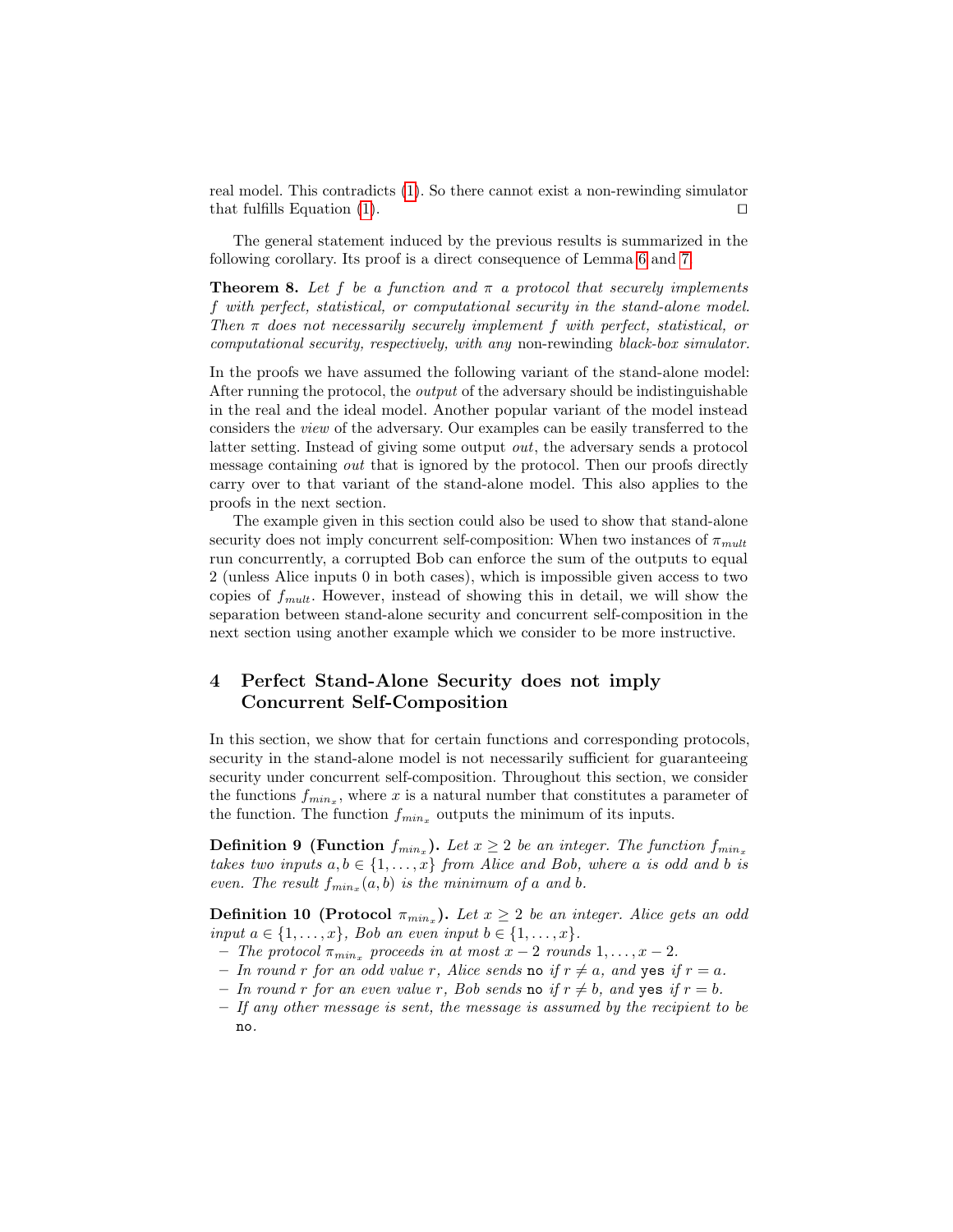- $-$  As soon as a message yes has been sent (in some round r), the protocol terminates, and both parties output r.
- $−$  If no message yes is sent in any round, the output is  $x 1$ .

<span id="page-10-0"></span>Lemma 11 ( $\pi_{min_x}$  securely implements  $f_{min_x}$ ). Let  $x \geq 2$  be an integer. The protocol  $\pi_{min_x}$  securely implements  $f_{min_x}$  with perfect security in the stand-alone model and with an efficient rewinding black-box simulator.

The proof can be sketched as follows; for the sake of readability, we only elaborate on the case that Bob was corrupted. The simulator starts a simulation of a real protocol where the (black-box) real adversary plays the role of Bob and Alice's input is set to its largest possible value  $a_{max}$ . Then the minimum of Alice's and Bob's input, which is returned by the ideal function  $f_{min_x}$ , allows us to calculate Bob's input b. This value b is then used as Bob's input in the ideal evaluation of  $f_{min_x}$ . So far, we have already guaranteed that the result of the function is identical in both the real and the ideal model. The simulator now has to learn what the adversary would output. Learning this output requires the simulator to perform a second simulation of the real protocol with the adversary using the correct value of Alice's input a (here we need the possibility to rewind). In the case that the result of the function is smaller than Bob's input  $b$ , this is an easy task since the input of Alice is equal to the result of the function. If the function result is however equal to the input of Bob, we can only deduce that Alice's input is larger than Bob's input. In this case, the simulator simply assumes the largest possible value  $a_{max}$  that Alice might have input. Since the protocol terminates in the round corresponding to Bob's input  $b$ , the adversary will never learn whether Alice used her maximum input or just some input greater than b. So in both cases, the simulator learns what output the adversary gives in the real model, and it can thus perform a perfect simulation.

*Proof.* Let a and b denote the inputs of Alice and Bob, respectively. Let  $a_{max}$  be the largest odd integer with  $a_{max} \leq x$  (Alice's largest possible input), and  $b_{max}$ the largest even integer with  $b_{max} \leq x$  (Bob's largest possible input).

If Alice and Bob are uncorrupted, it is easy to check, that the protocol indeed calculates the minimum of  $a$  and  $b$ . Hence correctness (security) in this case is clear.

Now consider the case that Bob is corrupted. In this case, the following simulator  $S$  achieves a perfect simulation:

- First fix the random tape of the adversary  $A$ , which is given as a black-box.
- Simulate a protocol run of  $\pi_{min_x}$  with A where Bob is corrupted and Alice gets input  $a_{max}$ . Let  $\widetilde{res}$  be Alice's output in this function evaluation.
- Let  $b := \widetilde{res}$  if  $\widetilde{res} < a_{max}$ , and  $b := b_{max}$  otherwise.
- Invoke the ideal function  $\pi_{min_{\alpha}}$  using  $\tilde{b}$  as Bob's input. Let res be the result of the function.
- Let  $\tilde{a} := res$  if  $res < b$ , and let  $\tilde{a} := a_{max}$  otherwise.
- Then simulate a protocol run of  $\pi_{min_x}$  with adversary A where Bob is corrupted and Alice gets input  $\tilde{a}$ . Let *out* be the adversary's output in that protocol run.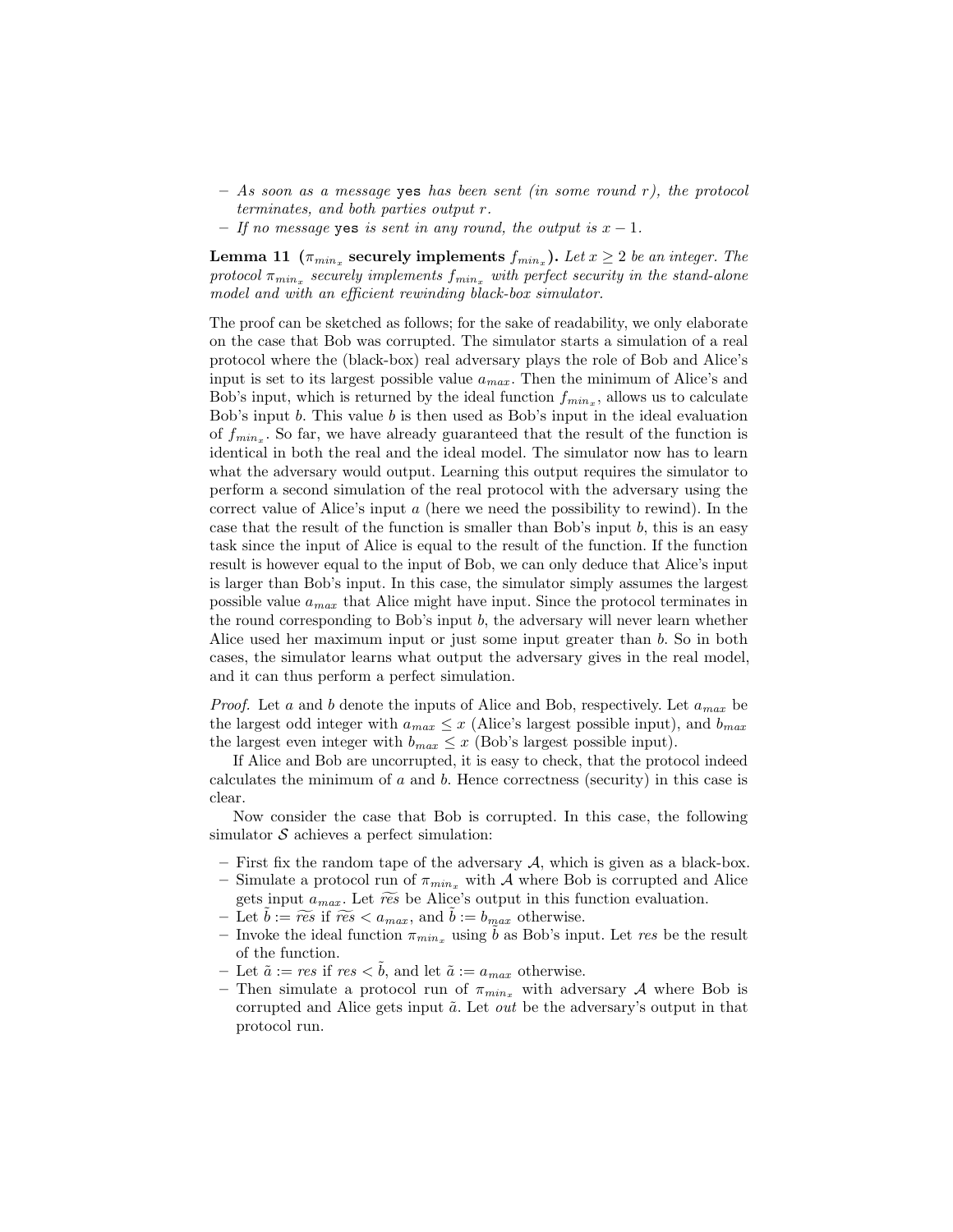$-$  Output *out*.

Now, consider an adversary  $A$  that corrupts Bob. Without loss of generality, assume  $A$  to be deterministic (cf. the proof of Lemma [6\)](#page-5-0). Assume further that A only sends messages yes and no, and that these messages only occur in the appropriate (i.e., even) rounds.

Then we can associate the following values with this adversary  $\mathcal{A}$ :

- By  $\hat{b}$  we denote the number of the first round in which the adversary answers with yes when Alice always sends no. If A never sends yes, let  $b := b_{max}$ .  $(Intuitively, b denotes Bob's input as chosen by the adversary.)$
- By  $out_a$  we denote the output made by the adversary in the execution of a real protocol when Alice has input a.

Note that both b and out<sub>a</sub> are obtained deterministically since both  $A$  and the protocol  $\pi_{min_x}$  are deterministic. The following facts are easy to observe:

- <span id="page-11-0"></span>(i) In a protocol run of  $\pi_{min_x}$  with A where Alice gets input a, Alice's output (i.e., the result of the function) is always  $\min(a, b)$ . (This holds since in case  $\hat{b} \leq a$ , the adversary cannot distinguish Alice from an Alice with input  $a_{max}$ , and if  $\hat{b} > a$ , the protocol guarantees that a is output. The case  $\hat{b} = a$ does not occur, since  $\hat{b}$  is even and a is odd.)
- <span id="page-11-1"></span>(ii) For  $a, a' > \hat{b}$  it is  $out_a = out_{a'}$ . (Because then the protocol terminates in round  $\hat{b}$ , so Alice behaves identically with inputs a and  $a'$ .)

We now show, that  $S$  entails a perfect simulation in the case that Bob is corrupted. Consider an ideal protocol run consisting of the simulator  $S$  (having black-box access to the adversary  $\mathcal{A}$ ), and the ideal function  $f_{min_x}$  receiving some input a on Alice's side.

First, the simulator simulates a real protocol run with input  $a_{max}$  for Alice. By fact [\(i\)](#page-11-0), Alice's output in that protocol run is  $\min(a_{max}, \hat{b})$ . Therefore it is  $\widetilde{res} = \min(a_{max}, \hat{b}).$ <br> **If**  $\min(a_{max}, \hat{b}).$ 

If  $\min(a_{max}, \hat{b}) = \widetilde{res} < a_{max}$ , it follows  $\widetilde{res} = \hat{b}$ . If  $\min(a_{max}, \hat{b}) = \widetilde{res} \ge a_{max}$ , if follows  $\hat{b} \ge a_{max}$ , and therefore  $\hat{b} = b_{max}$ . In both cases the value  $\tilde{b}$  calculated by the simulator equals  $\hat{b}$ .

Since the simulator enters  $\tilde{b}$  as Bob's input into the function  $f_{min_x}$ , the result of the function is  $res = \min(a, \tilde{b}) = \min(a, \tilde{b}).$ 

Consider the case  $min(a, b) = res < b$ . Then  $a = res$  and the simulator sets  $\tilde{a} := res$ , so  $out_a = out_{\tilde{a}}$ . In the case  $\min(a, \tilde{b}) = res \geq \tilde{b}$ , it is  $a > \tilde{b}$  (since a and  $\hat{b}$  cannot be equal, being of different parity). The simulator then chooses  $\tilde{a} := a_{max} \ge a > \tilde{b}$ , so  $a, \tilde{a} > b$ . By fact [\(ii\)](#page-11-1), we then have  $out_a = out_{\tilde{a}}$ . So in both cases, the output of the simulator and the output of the adversary coincide, i.e., we have  $out = out_a$ .

In a nutshell, the result of the function (i.e., Alice's output) in an ideal protocol run is  $res = min(a, b)$ , and the output of the simulator is  $out = out_a$ .

In the real model the result of the function is  $\min(a, b)$  according to Fact [\(i\)](#page-11-0). Moreover, the output of the adversary is  $out_a$  by definition.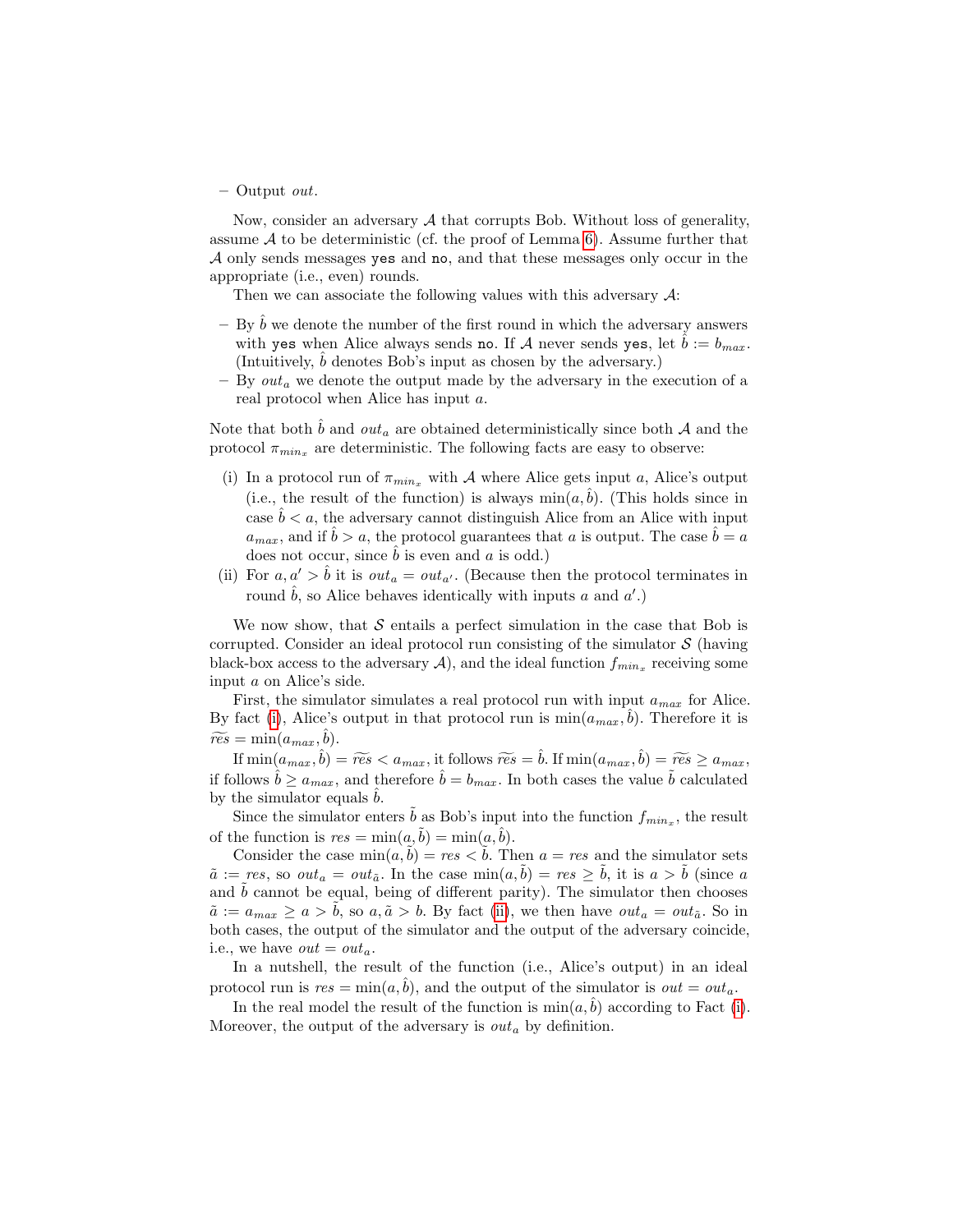Consequently, the output of the adversary and and the result of the function evaluation are identical in real and ideal model so that perfect security in the case that Bob is corrupted follows.

The case that Alice is corrupted is proven identically, except for exchanging the roles of Alice and Bob, the letters a and b and the words odd and even.  $\square$ 

<span id="page-12-0"></span>Lemma 12 ( $\pi_{min_x}$  does not compose concurrently). Let  $x \geq 4$  be an integer. The protocol  $\pi_{min_x}$  does not securely implement  $f_{min_x}$  with perfect, statistical, or computational 2-bounded concurrent self-composition with fixed inputs.

This even holds if we allow unbounded non-black-box simulators that may adaptively query the two ideal instances of  $f_{min_x}$ .

The basic idea underlying the proof of the lemma can be given as follows. A corrupted Bob will start two parallel sessions of the real protocol  $\pi_{min_{x}}$  with Alice and subsequently forward all protocol messages from one protocol session into the other and vice versa. The output of both protocols will then be equal to the smaller input that Alice has made  $(\pm 1)$ . This is impossible to achieve when concurrently interacting with two ideal functions: The simulator has to invoke one of the functions first. If it uses a large value for Bob's input, the simulation will fail if Alice gave a large input to that first function, and a small input to the second one. If it uses a small value for Bob's input, it will fail if Alice gave large inputs to both functions.

Actually, the proof gives a slightly stronger result than Lemma [12](#page-12-0) since it shows that  $\pi_{min_x}$  does not even allow for *parallel* composition.

*Proof.* We construct an adversary  $\mathcal A$  corrupting Bob and attacking two concurrently composed instances of  $\pi_{min_x}$  as follows:

- In each odd round, he receives messages  $m_{A,1}, m_{A,2}$  from the two instances  $A_1, A_2$  of Alice.
- In each even round, he sends  $m_{A,1}$  to the second instance  $A_2$  of Alice, and  $m_{A,2}$  to the first instance  $A_1$ .

Let  $a_1$  denote the input of the first instance of Alice, and  $a_2$  the input of the second instance of Alice. Let further  $res_1$  and  $res_2$  denote the respective outputs.

Then if  $a_1 < a_2$ , one easily sees that  $res_1 = a_1$  and  $res_2 = a_1 + 1$  (since the forwarded yes-message reaches  $A_2$  only in the  $(a_1 + 1)$ -st round). Similarly, if  $a_1 > a_2$ , it is  $res_1 = a_2 + 1$  and  $res_2 = a_2$ . Finally, if  $a_1 = a_2 < a_{max}$ , we get  $res_1 = res_2 = a_1 = a_2$ , and if  $a_1 = a_2 = a_{max}$  we finally have  $res_1 = res_2 = x-1$ .

<span id="page-12-2"></span><span id="page-12-1"></span>Now, consider an arbitrary simulator  $S$ . This simulator has access to two instances  $f_{min_x}^1, f_{min_x}^2$  of the function  $f_{min_x}$ , which receive inputs  $a_1$  and  $a_2$  from Alice, respectively. The simulator may now invoke the functions one after the other. Let  $f_{min_x}^i$  denote the function invoked first (i.e., *i* is a random variable), and  $b_i$  the Bob-input given to  $f_{min_x}^i$  by S. Since both i and  $b_i$  cannot depend on the inputs  $a_1$  and  $a_2$  from Alice, at least one of the following two cases occurs with probability at least  $\frac{1}{4}$  for suitable choices of  $a_1$  and  $a_2$ : (i) It is  $a_1 = a_2 = a_{max}$ and  $b_i < x - 1$ . (ii) It is  $a_i = a_{max}$ ,  $a_{3-i} = 1$  and  $b_i \geq x - 1$ .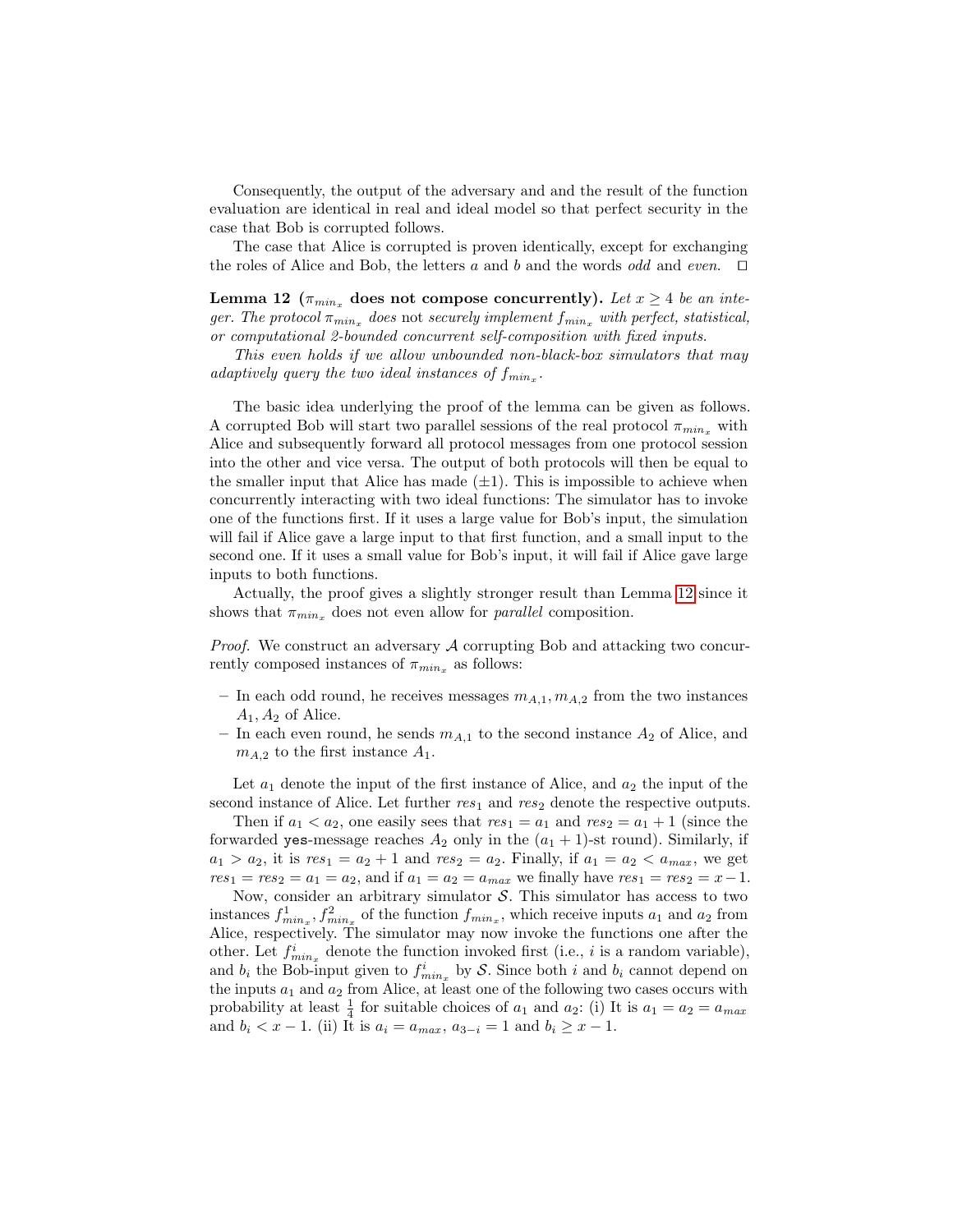In case [\(i\)](#page-12-1) the result of  $f_{min_x}^i$  will be  $b_i < x - 1$ . However, as we have shown above, in the real model, with inputs  $a_1 = a_2 = a_{max}$  the result of  $f_{min_x}^1$  and  $f_{min_x}^2$  (i.e., the outputs of the Alice-instances) would be  $x-1$ . Therefore the results differ in real and ideal model.

In case [\(ii\)](#page-12-2) the result of  $f_{min_x}^i$  will be greater or equal  $x-1$  (since  $a_{max} \geq x-1$ ). In the real model however, the results of the functions would be 1 and 2 (in some order), because  $a_{3-i} = 1$ . Since  $x \geq 4$ , both results are smaller than  $x - 1$  and so the results differ in real and ideal model.

So with non-negligible probability, the function results in the ideal model do not match those in the real model. The insecurity of  $\pi_{min_x}$  under 2-bounded concurrent self-composition follows.  $\Box$ 

These lemmas yield the following theorem. Its proof is a direct consequence of Lemma [11](#page-10-0) and [12.](#page-12-0)

**Theorem 13.** Let f be a function and  $\pi$  a protocol that securely implements f with perfect, statistical, or computational security in the stand-alone model with an efficient rewinding black-box simulator. Then  $\pi$  does not necessarily securely implement f with perfect, statistical, or computational security under 2-bounded concurrent self-composition, not even with an inefficient non-black-box simulator and fixed inputs.

# <span id="page-13-0"></span>5 A Stronger Separation

The results proven so far show that certain protocols can be secure in the standalone model, require rewinding, and do not allow composition. The natural question arising here is whether this issue of composition depends on a specific choice of the protocol while some other protocol for the same task might be composable. We show that, at least for the case of a probabilistic functionality, statistical security, and concurrent general composition, this is not the case: The task of extending coin toss (i.e., obtaining  $k + 1$  random coins from an ideal funtionality which gives only  $k$  random bits) can be realised with statistical security in the stand-alone model. However, there does not exist a protocol for coin toss extension with respect to statistical concurrent general composition.

**Corollary 14.** There exists a probabilistic function  $\mathcal F$  that can be securely implemented using a single instance of a probabilistic function  $\mathcal G$  in the stand-alone model with statistical security and an efficient rewinding black-box simulator, but that cannot be securely implemented using a single instance of  $\mathcal G$  by any protocol with a polynomial number of rounds with respect to statistical concurrent general composition.

*Proof.* Let F be the  $(k+1)$ -bit coin-toss functionality (i.e., the functionality that provides one uniformly chosen string of length  $k + 1$ , cf. [[9](#page-15-10)]).  $\mathcal F$  is a function that ignores its inputs. Let  $\mathcal G$  be the k-bit coin-toss functionality.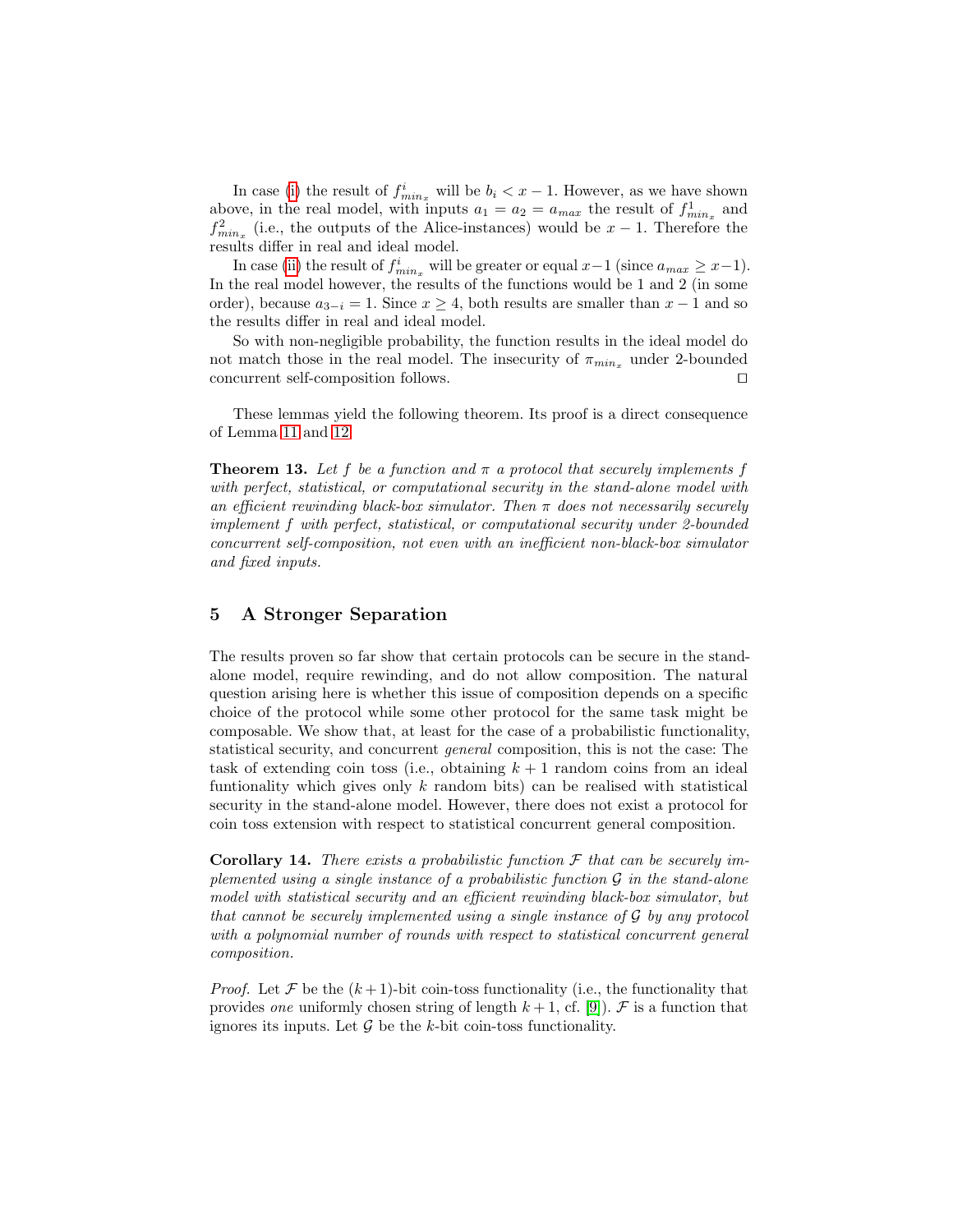In [[9](#page-15-10)] it is shown, that there is a protocol securely implementing  $\mathcal F$  using G in the stand-alone model with statistical security (and an efficient rewinding black-box simulator).

Assume that there is a polynomial-round protocol  $\pi$  securely implementing  $F$  using a single instance of  $G$  with respect to statistical concurrent general composition. Then by the results in [[14](#page-16-3)],  $\pi$  also securely implements  $\mathcal F$  with respect to statistical specialised-simulator UC ([[14](#page-16-3)] only shows the computational case, but the proof easily carries over to the statistical case). But in [[9](#page-15-10)] it is shown that no polynomial-round protocol  $\pi$  using a single instance of  $\mathcal G$  exists that securely implements  $\mathcal F$  with respect to specialised-simulator UC (actually, [[9](#page-15-10)] state the theorem for UC, but their proof also shows the case of specialisedsimulator UC, since the environments constructed in their proof do not depend on the simulator). Thus we have a contradiction and the lemma follows.  $\Box$ 

## 6 Conclusion and Open Questions

We have shown that in the information-theoretic setting, the existence of a rewinding simulator in the stand-alone model is not sufficient for the existence of a non-rewinding simulator, nor for achieving concurrent composition. In that light, the question naturally arises which additional constraints may be imposed on the black-box simulator so that it can be converted into a non-rewinding black-box simulator (which then in turn allows for concurrent composition, see [[12](#page-15-8)]). A major problem in coming up with a constructive transformation of a rewinding simulator into a non-rewinding one seems to be the following: The original simulator's program may explicitly require several executions of the black-box adversary, e.g., the knowledge-extractor in most proofs of knowledge executes the adversary (i.e., the prover) twice or more often, and then uses the results of *several of the executions* to construct the required output. Such a knowledge-extractor cannot easily be transformed into a non-rewinding one, since then its program would suddenly find itself in the unexpected situation of terminating without having run the black-box adversary twice, yielding undefined results. The simulators in the counterexamples given in this work are of this form as well. On the other hand, many simulators found in the literature use rewinding only to backtrack from wrong choices. After having backtracked, they forget that they rewound the adversary and start anew, hoping to select the right choice this time. Protocol with simulators of this kind include, e.g., the well-known zero-knowledge proofs of graph-isomorphism and graph-3-colouring.

More formally we call a simulator obliviously rewinding, if it is an oracle Turing machine with the following extension: at any point during its execution, the simulator may set a *marker*  $M$ . Then a snapshot of the state of the simulator and of the black-box adversary is taken. Furthermore, the simulator may then at any other point of its execution choose to return to a marker  $M$ . If he chooses to do so, the state of the black-box adversary and of the simulator itself are restored to the snapshot that was taken when the marker M was set. The program of an obliviously rewinding simulator does not run into an undefined situation when the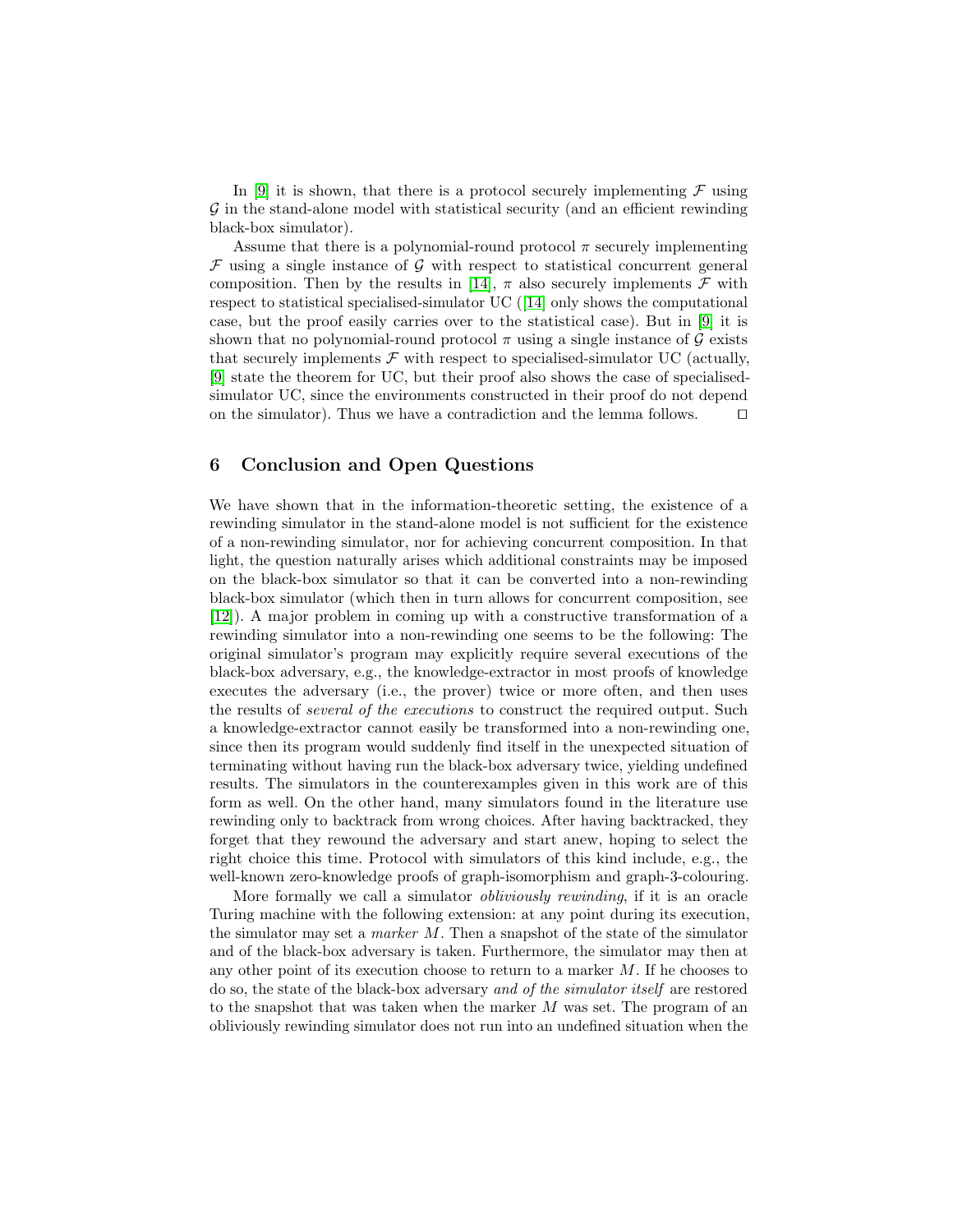simulation suddenly goes through without any rewinding. Therefore, it may be possible that such an obliviously rewinding simulator can indeed be transformed into a non-rewinding one as proposed in [[12](#page-15-8)]. We leave this as an open question.

Acknowledgements. We thank the anonymous referees for helpful comments.

## References

- <span id="page-15-5"></span>1. M. Backes, B. Pfitzmann, and M. Waidner. Secure asynchronous reactive systems. IACR Cryptology ePrint Archive 2004/082, Mar. 2004.
- <span id="page-15-2"></span>2. D. Beaver. Secure multiparty protocols and zero knowledge proof systems tolerating a faulty minority. Journal of Cryptology, 4(2):75–122, 1991.
- <span id="page-15-3"></span>3. R. Canetti. Security and composition of multiparty cryptographic protocols. Journal of Cryptology, 3(1):143–202, 2000.
- <span id="page-15-4"></span>4. R. Canetti. Universally composable security: A new paradigm for cryptographic protocols. In Proc. 42nd IEEE Symposium on Foundations of Computer Science (FOCS), pages 136–145, 2001. Extended version in Cryptology ePrint Archive, Report 2000/67, [http://eprint.i](http://eprint.iacr.org/)acr.org/.
- <span id="page-15-9"></span>5. Y. Dodis and S. Micali. Parallel reducibility for information-theoretically secure computation. In M. Bellare, editor, Advances in Cryptology, Proceedings of CRYPTO '00, volume 1880 of Lecture Notes in Computer Science, pages 74–92. Springer-Verlag, 2000.
- <span id="page-15-11"></span>6. O. Goldreich. Foundations of Cryptography – Volume 2 (Basic Applications). Cambridge University Press, May 2004. Previous version online available at [http:](http://www.wisdom.weizmann.ac.il/~oded/frag.html) //www.wisdom.weizmann.ac.il/~oded/frag.html.
- <span id="page-15-0"></span>7. O. Goldreich, S. Micali, and A. Wigderson. How to play any mental game – or – a completeness theorem for protocols with honest majority. In Proc. 19th Annual ACM Symposium on Theory of Computing (STOC), pages 218–229, 1987.
- <span id="page-15-1"></span>8. S. Goldwasser and L. Levin. Fair computation of general functions in presence of immoral majority. In Advances in Cryptology: CRYPTO '90, volume 537 of Lecture Notes in Computer Science, pages 77–93. Springer, 1990.
- <span id="page-15-10"></span>9. D. Hofheinz, J. Müller-Quade, and D. Unruh. On the (im)possibility of extending coin toss. In S. Vaudenay, editor, Advances in Cryptology, Proceedings of EUROCRYPT '06, volume 4004 of Lecture Notes in Computer Science, pages 504–521. Springer-Verlag, 2006. Full version online available at [http://eprint.i](http://eprint.iacr.org/2006/177)acr.org/2006/177.
- <span id="page-15-6"></span>10. D. Hofheinz and D. Unruh. Comparing two notions of simulatability. In J. Kilian, editor, Theory of Cryptography, Proceedings of TCC 2005, Lecture Notes in Computer Science, pages 86–103. Springer-Verlag, 2005. Online available at [http://](http://iaks-www.ira.uka.de/home/unruh/publications/hofheinz05comparing.html) iaks-www.ira.uka.de/home/unruh/publications/hofheinz05comparing.html.
- <span id="page-15-7"></span>11. D. Hofheinz and D. Unruh. Simulatable security and polynomially bounded concurrent composition. In IEEE Symposium on Security and Privacy, Proceedings of SSP '06, pages 169–182. IEEE Computer Society, 2006. Full version online available at [http://eprint.i](http://eprint.iacr.org/2006/130.ps)acr.org/2006/130.ps.
- <span id="page-15-8"></span>12. E. Kushilevitz, Y. Lindell, and T. Rabin. Information-theoretically secure protocols and security under composition. In 38th Annual ACM Symposium on Theory of Computing, Proceedings of STOC 2006, pages 109–118. ACM Press, 2006. Online available at [http://www.cs.b](http://www.cs.biu.ac.il/~lindell/abstracts/IT-composition_abs.html)iu.ac.il/~lindell/abstracts/ IT-composition\_abs.html.